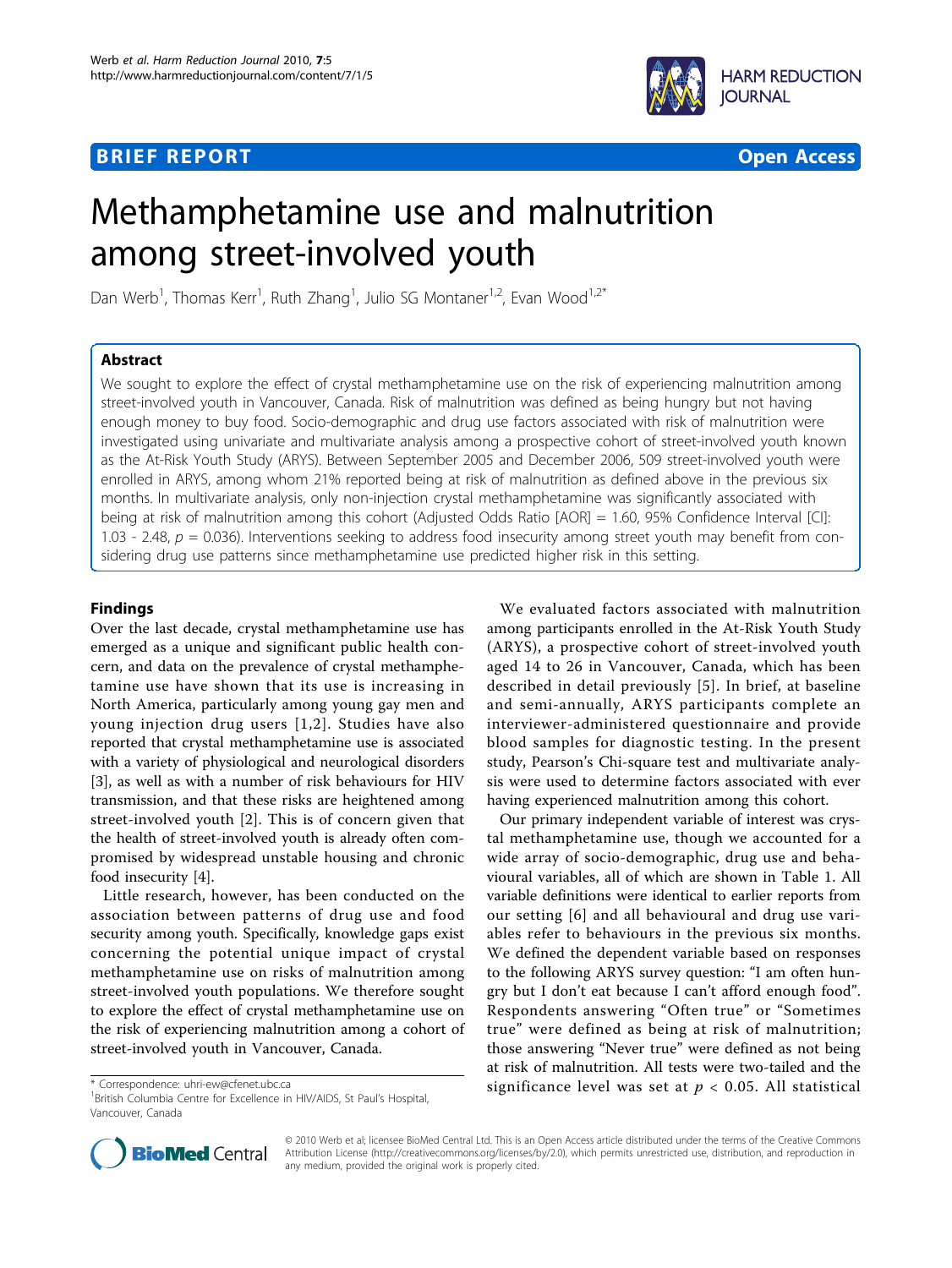| Characteristic*                           | Being at risk of malnutrition in the<br>last six months |                        |       |      |                 |           |
|-------------------------------------------|---------------------------------------------------------|------------------------|-------|------|-----------------|-----------|
|                                           | No ( $n = 404$ )                                        | Yes ( $n = 105$ )      | Total | OR   | 95% CI          | $p$ value |
| Age                                       |                                                         |                        |       |      |                 |           |
| Median (and IQR)                          | $21.8(19.8 - 23.7)$                                     | $.522.7$ (20.7 - 24.3) |       | 1.10 | $(1.01 - 1.19)$ | 0.024     |
| Gender                                    |                                                         |                        |       |      |                 |           |
| Male                                      | 284 (70.3)                                              | 76 (72.4)              | 360   |      |                 |           |
| Female                                    | 120 (29.7)                                              | 29 (27.6)              | 149   | 0.90 | $(0.56 - 1.46)$ | 0.676     |
| Caucasian ethnicity                       |                                                         |                        |       |      |                 |           |
| No                                        | 129 (31.2)                                              | 25 (23.8)              | 154   |      |                 |           |
| Yes                                       | 275 (68.1)                                              | 80 (76.2)              | 355   | 1.50 | $(0.91 - 2.46)$ | 0.107     |
| Injecting in public                       |                                                         |                        |       |      |                 |           |
| No                                        | 318 (78.7)                                              | 74 (70.5)              | 392   |      |                 |           |
| Yes                                       | 86 (21.3)                                               | 31 (29.5)              | 117   | 1.55 | $(0.96 - 2.51)$ | 0.074     |
| Requiring help injecting                  |                                                         |                        |       |      |                 |           |
| No                                        | 378 (93.6)                                              | 97 (92.4)              | 475   |      |                 |           |
| Yes                                       | 26 (6.4)                                                | 8(7.6)                 | 34    | 1.20 | $(0.53 - 2.73)$ | 0.665     |
| Non-injection crystal methamphetamine use |                                                         |                        |       |      |                 |           |
| No                                        | 237 (58.7)                                              | 49 (46.7)              | 286   |      |                 |           |
| Yes                                       | 167(41.3)                                               | 56 (53.3)              | 223   | 1.62 | $(1.05 - 2.49)$ | 0.027     |
| Crack use                                 |                                                         |                        |       |      |                 |           |
| No                                        | 180 (44.5)                                              | 34 (32.4)              | 214   |      |                 |           |
| Yes                                       | 224 (55.5)                                              | 71 (67.6)              | 295   | 1.68 | $(1.07 - 2.64)$ | 0.024     |
| Injection crystal methamphetamine use     |                                                         |                        |       |      |                 |           |
| No                                        | 334 (82.7)                                              | 78 (74.3)              | 412   |      |                 |           |
| Yes                                       | 70 (17.3)                                               | 27(25.7)               | 97    | 1.65 | $(0.99 - 2.75)$ | 0.051     |
| Injection heroin use                      |                                                         |                        |       |      |                 |           |
| No                                        | 330 (81.7)                                              | 76 (72.4)              | 406   |      |                 |           |
| Yes                                       | 74 (18.3)                                               | 29 (27.6)              | 103   | 1.70 | $(1.04 - 2.80)$ | 0.035     |
| Injection cocaine use                     |                                                         |                        |       |      |                 |           |
| <b>No</b>                                 | 364 (90.1)                                              | 96 (91.4)              | 460   |      |                 |           |
| Yes                                       | 40 (9.9)                                                | 9(8.6)                 | 49    | 0.85 | $(0.40 - 1.82)$ | 0.681     |
| Non-injection opiate use                  |                                                         |                        |       |      |                 |           |
| <b>No</b>                                 | 382 (94.6)                                              | 96 (91.4)              | 478   |      |                 |           |
| Yes                                       | 22(5.5)                                                 | 9(8.6)                 | 31    | 1.63 | $(0.73 - 3.65)$ | 0.233     |

<span id="page-1-0"></span>

|  |  |  |  | Table 1 Univariate analysis of factors associated with malnutrition among a cohort of street-involved youth (n = 509) |  |
|--|--|--|--|-----------------------------------------------------------------------------------------------------------------------|--|
|--|--|--|--|-----------------------------------------------------------------------------------------------------------------------|--|

Note: CI = Confidence Interval; IQR = Interquartile Range

\*All drug use variables were defined as ever in the last six months.

analyses were performed using SAS software version 9.0 (SAS, Cary, NC).

In total, 509 youth were recruited into the ARYS study between September 2005 and December 2006. Among this cohort, 149 (29%) were women, 154 (30%) were non-Caucasian, and the median age of participants was 22 years (Interquartile Range [IQR]: 20.0 - 23.9). Overall, 105 (21%) individuals reported being at risk of malnutrition in the previous six months.

As shown in Table 1, in univariate analyses, factors positively associated with being at risk of malnutrition included age (Odds Ratio [OR] = 1.10, 95% confidence interval [CI]: 1.01 - 1.19,  $p = 0.024$ ), non-injection crystal methamphetamine use (OR = 1.62, 95% CI: 1.05 - 2.49,  $p = 0.027$ , crack use (OR = 1.68, 95% CI: 1.07 -2.64,  $p = 0.024$ ) and injection heroin use (OR = 1.70, 95% CI: 1.04 - 2.80,  $p = 0.035$ ). Those variables that were found to be non-significant in univariate analyses (all  $p > 0.05$ ) are also shown in Table 1.

As shown in Table [2](#page-2-0), in multivariate analysis, only non-injection crystal methamphetamine use was associated with risk of malnutrition (Adjusted Odds Ratio [AOR] = 1.60, 95% CI: 1.03 - 2.48,  $p = 0.036$ ) after adjustment for all other variables found to be significantly associated with being at risk of malnutrition in univariate analyses.

In the present study, over 20% of participants reported being at risk of malnutrition in the prior six months as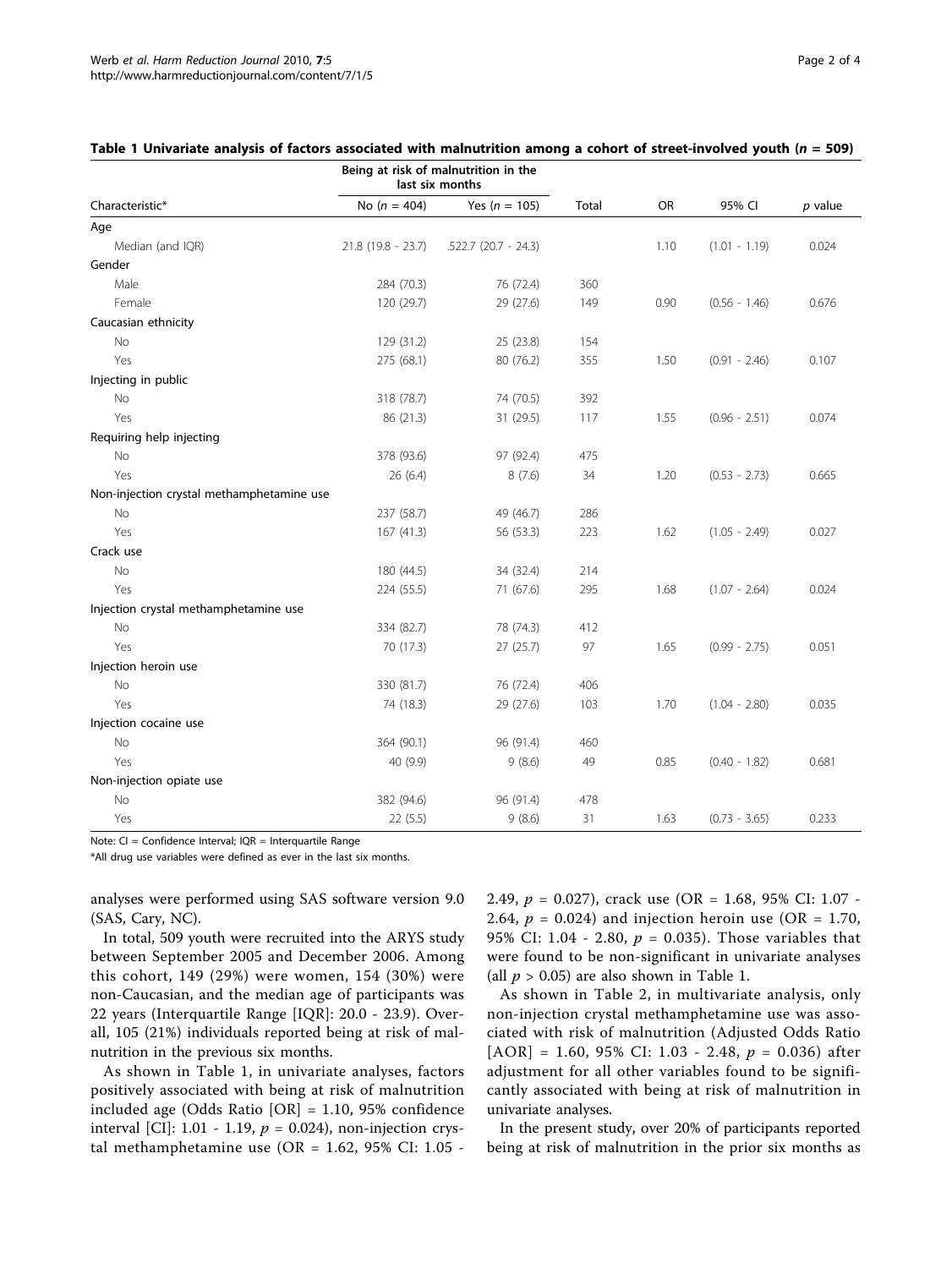<span id="page-2-0"></span>Table 2 Multivariate analysis of factors associated with being at risk of malnutrition among a cohort of streetinvolved youth  $(n = 509)$ 

| Adjusted Odds Ratio (95% CI) | <i>p</i> value |
|------------------------------|----------------|
|                              |                |
| $1.60$ $(1.03 - 2.48)$       | 0.036          |
|                              |                |
| $1.07(0.99 - 1.17)$          | 0.097          |
|                              |                |
| $1.44(0.90 - 2.31)$          | 0.125          |
|                              |                |
| $1.41(0.84 - 2.36)$          | 0.193          |
|                              |                |

Note: CI = Confidence Interval

\*All drug use variables were defined as ever in the last six months.

defined as often being hungry but not having enough money to buy food. In multivariate analysis, and despite intensive adjustment for a range of drug use, behavioural and socio-demographic factors, only non-injection crystal methamphetamine use was independently associated with being at risk of malnutrition.

These findings may reflect a unique risk of malnutrition associated with crystal methamphetamine use among street-involved youth. While past studies on crystal methamphetamine use among street-involved and gay male youth populations have reported an association between use of this drug and risk behaviours associated with the transmission of HIV and other blood-borne diseases [\[2](#page-3-0),[7\]](#page-3-0), we believe our study is the first to identify crystal methamphetamine use as a potential determinant of malnutrition. Our findings indicate that interventions focussed primarily on the risk of HIV transmission and the neuropsychological effects of use of this drug among youth [[8](#page-3-0)] may need to be reevaluated in order address the broader impact of crystal methamphetamine use on a wider variety of health determinants, such as malnutrition. Similarly, the impact of interventions aimed exclusively at increasing food security and improving malnutrition among streetinvolved youth may be limited without the incorporation of components aimed at reducing crystal methamphetamine use.

Studies have shown that supply reduction strategies in the United States aimed at disrupting small-scale producers of crystal methamphetamine within the country have largely failed to stem an increase in rates of crystal methamphetamine use [[9\]](#page-3-0). Consequently, evidencebased interventions focussing on demand reduction and other adverse health sequelae of crystal methamphetamine use must be developed.

Although the ARYS study is not a random sample, all cohort studies of high-risk or marginalized populations generally suffer from this limitation since there are rarely registries from which to draw random samples. As well, our data was based on self-report and could therefore have resulted in socially desirable reporting [[10\]](#page-3-0), which may have consequently lowered reported rates of illicit drug use [[11\]](#page-3-0). However, we know of no reason why risks of malnutrition would be differentially reported by methamphetamine users and non-users.

In summary, over one-fifth of our cohort reported being at risk of malnutrition in the previous six months as defined by not having enough money to buy food, and in multivariate analysis only non-injection crystal methamphetamine use was independently associated with this problem. This finding suggests that the impact of current health and preventive interventions aimed at addressing issues surrounding either crystal methamphetamine use or malnutrition among street-involved youth may be limited without taking into account the relationship between these health behaviours. Finally, further prospective and qualitative research is needed into the potential role of crystal methamphetamine use in mediating food security among this population, and prospective study will be required to examine the long term impact of crystal methamphetamine on nutrition-related health outcomes.

#### Acknowledgements

We would particularly like to thank the ARYS participants for their willingness to participate in the study. We also thank John Charette, Amir Abubaker, Trevor Logan, and Steve Kain for their research assistance, and Deborah Graham, Jo-Anne Stoltz, Carley Taylor, and Peter Vann for their administrative assistance.

The ARYS cohort is supported by the US National Institutes of Health (RO1 DA11591) and the Canadian Institutes of Health Research (122258). Thomas Kerr is supported by the Michael Smith Foundation for Health Research and the Canadian Institutes for Health Research.

#### Author details

<sup>1</sup> British Columbia Centre for Excellence in HIV/AIDS, St Paul's Hospital Vancouver, Canada. <sup>2</sup>Department of Medicine, Faculty of Medicine, University of British Columbia, Vancouver, Canada.

#### Authors' contributions

DW and EW drafted the original manuscript and initiated the design of the study. RZ performed the statistical analyses. TK and JM participated in the design of the study and participated in substantial revisions of the manuscript. All authors read and approved the final manuscript.

#### Competing interests

DW, TK and EW have no conflicts of interest to declare. JM has received grants from, served as an ad hoc adviser to, or spoken at events sponsored by Abbott, Argos Therapeutics, Bioject Inc., Boehringer Ingelheim, BMS, Gilead Sciences, GlaxoSmithKline, Hoffmann-La Roche, Janssen-Ortho, Merck Frosst, Panacos, Pfizer Ltd., Schering, Serono Inc., TheraTechnologies, Tibotec (J&J), and Trimeris.

## Received: 26 November 2008

Accepted: 8 March 2010 Published: 8 March 2010